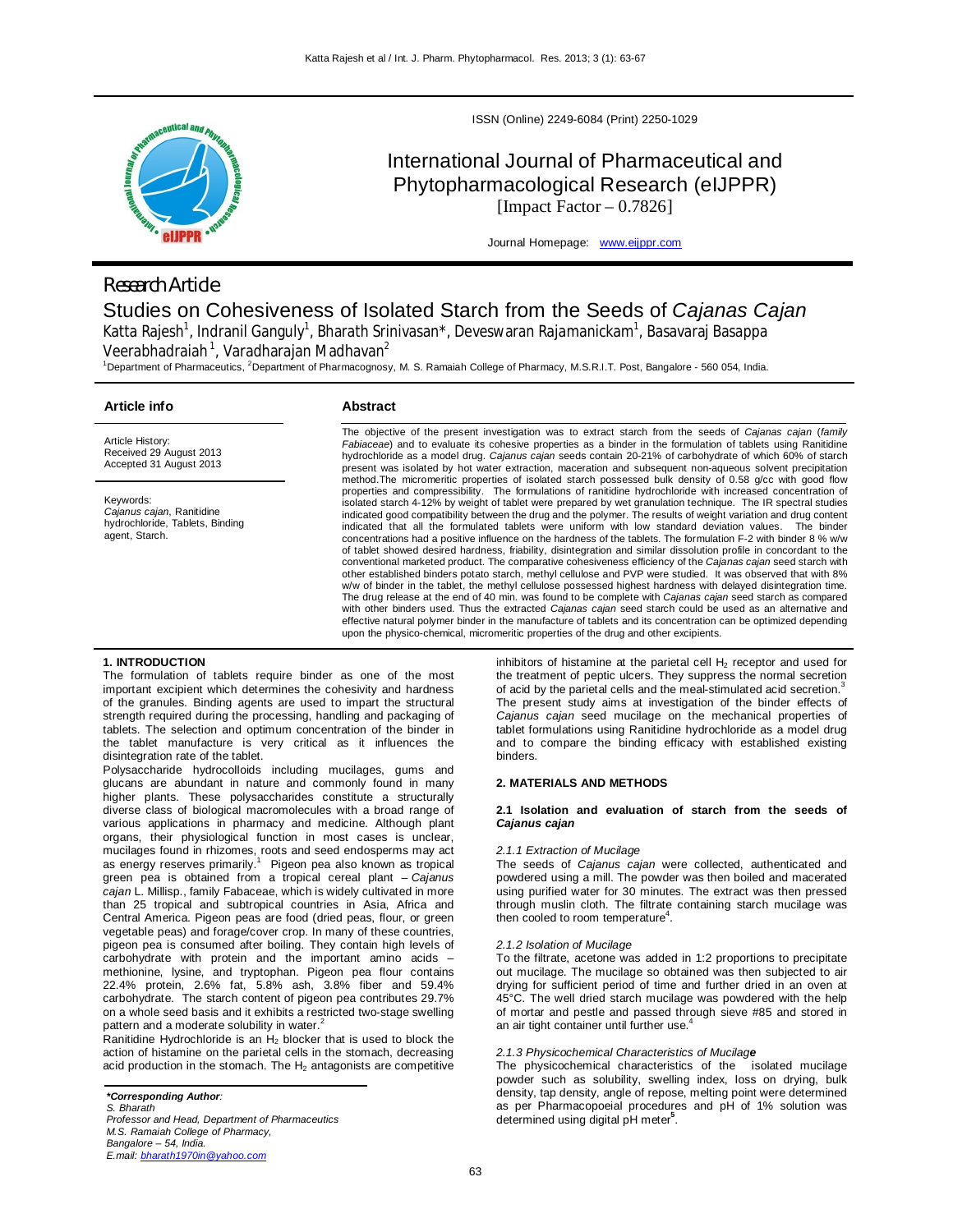## **2.2 Formulation of Ranitidine Hydrochloride Tablets using Isolated Starch as the Binder**

The formulations were prepared by wet granulation method using isolated starch of the concentration 4, 8, 10, 12%w/w of the tablet as the binder. The selected formulation was then compared for binder efficacy with the other established binder concentration.

The drug and excipients for the batch formulation of 50 tablets were weighed and individually passed through sieve # 44. Weighed quantity of the drug was mixed uniformly with lactose, binder and half the portion of sodium starch glycollate using a pestle and mortar. Sufficient quantity of luke warm water was added to the powder blend and mixed well to form a coherent mass. The dough mass was passed through sieve#12 and the granules obtained were dried at the temperature of  $40^{\circ}$ C. The dried granules were again passed through sieve#16 and lubricated with remaining portion of sodium starch glycollate, purified talc and magnesium stearate. The lubricated granules were subjected to precompression evaluation and compressed into tablets using single rotary tablet compression machine (RIMEK RSB-4 Minipress, Ahmedabad).

## **2.3 Evaluation Studies**

### *2.3.1 Pre-compression Studies*

### *2.3.1.1 Drug: Polymer Compatibility Studies*

The drug and polymer compatibility studies were carried out using Fourier Transform Infrared spectrophotometer. The FT-IR was recorded individually for the extracted *Cajanus cajan* seed mucilage, ranitidine hydrochloride and physical mixture of 1:1 ratio drug: polymer. The sample was mixed with KBr in 1:1 ratio and the resulting powder was scanned using computer mediated Fourier transformed Infrared spectrophotometer (FTIR 8400 S, Shimadzu, Japan) <sup>6</sup>.

## *2.3.1.2 Angle of Repose*

The angle of repose of the granules was determined by fixed funnel method to assess the flow property of the granules. The diameter of the granules cone (d) and the height (h) of the pile were noted. From the diameter, radius (r) was calculated. The angle of repose (θ) was calculated using the following formula:

# θ = tan  $^{-1}$  (h/r)

## *2.3.1.3 Bulk Density*

An accurately weighed quantity of granules (W) was carefully transferred into 250 ml measuring cylinder and initial volume (V0) was measured. The bulk density was calculated using following formula. **<sup>7</sup>**

Bulk Density = Mass of the granules (W)/ Initial volume of granules (V0)

#### *2.3.1.4 Tapped Density*

An accurately weighed quantity of granules (W) was carefully transferred into 100 ml measuring cylinder. The cylinder was then fixed to the Tap density apparatus (Electrolab ETD 1020, Mumbai). USP II mode was selected and the apparatus was operated at 250 tappings /min. The measuring cylinder was tapped at the height of 1 cm. The tapping was continued until no further change in volume (until a constant volume) was obtained (Vf). The tapped density was calculated by the following formula. **<sup>8</sup>**

Tapped Density = Mass of the granules  $(W)/$  Tapped volume of granules  $(V_f)$ 

## *2.3.1.5 Bulkiness*

Bulkiness is a reciprocal of bulk density. It is expressed by cc/gram**<sup>9</sup>**

# *2.3.1.6 Compressibility Index and Hausner Ratio*

The compressibility index and the Hausner ratio were determined by equating both the bulk density and tapped density of the granules.

Compressibility Index = Tapped density / Bulk density X 100

Hausner Ratio = Tapped density / Bulk density

#### **2.4 Post-compression Studies**

### *2.4.1 Hardness Test*

The mechanical strength of the batch tablets from each formulation was tested using Monsanto hardness tester**<sup>10</sup>** .

### *2.4.2 Friability Test*

The test was conducted using Roche Friabilator. Weighed tablets of 6.5g were loaded into the instrument and operated at 25rpm for 4 minutes. The tablets were taken out and weight of the dedusted tablets was recorded<sup>1</sup> .

Friability = Initial weight – Final weight / Initial weight  $X$  100

#### *2.4.3 Weight Variation Test*

For uniformity of weight determination, twenty tablets were randomly selected from each formulation and weighed using a digital balance. Average weight was determined and the tablets were individually weighed and deviation from the average weight was calculated**<sup>11</sup>** .

#### *2.4.4 Disintegration Test*

The test was conducted by using USP Disintegration test apparatus by placing each tablet in each basket and the process was carried out using pH 7.4 phosphate buffer media maintained at  $37^{\circ}$ C.

# *2.4.5 Drug Content*

Accurately weighed ten tablets from each formulation were triturated to fine powder. Tablet triturate equivalent to 150 mg of ranitidine hydrochloride was weighed and dissolved in sufficient quantity of 7.4 pH buffer and volume was made up. The solutions were suitably diluted with buffer and the content of the drug was estimated at 314 nm against buffer media pH 7.4 as the blank.<br>using UV-Visible double beam spectrophotometer (UV-1601 double beam spectrophotometer (UV-1601 Shimadzu, Japan).

# *2.4.6 In-vitro Drug Release Study*

The dissolution studies were carried out using USP XXIII – Paddle type Dissolution test apparatus (LABINDIA DS 8000). The dissolution medium used was 900 ml of pH 7.4 buffer with controlled temperature of  $37 + 0.5^{\circ}$ C stirred at 50rpm. At predetermined time intervals, samples of known volume were withdrawn and replaced with fresh media to maintain the sink condition. Collected samples were suitably diluted with buffer and analyzed at 314 nm against buffer pH 7.4 as blank using UV Visible spectrophotometer (UV-1601 Shimadzu, Japan).

### **3. RESULTS AND DISCUSSION**

The isolation of starch from the seeds of *Cajanus cajan* (family *fabiaceae)* by aqueous extraction and non-aqueous precipitation was successfully established. The isolated starch product had good bulk density of 0.588g/cc. and flow properties. To investigate the cohesive property of the isolated starch as a binder, ranitidine hydrochloride conventional tablets were prepared by wet granulation technique using different concentrations of binder ( 4- 12% of tablet weight) and compared with other widely used binders. The IR spectral studies as indicated in the Figures 1-3 showed identical peaks of drug and polymer in the physical mixture when compared to the pure samples ascertaining the drug-polymer compatibility. The results of weight variation and drug content indicated in (Table 4) showed that all the formulated tablets were uniform with low standard deviation values. The hardness of the tablets increased with increase in the binder concentration. The disintegration time and dissolution profile of the formulation F-2 with binder concentration 8% w/w of tablet and marketed product were almost similar and thus selected for further comparative studies with other binder polymers. The values of hardness and the disintegration time were better when compared with the other binders. The drug release at the end of 40 min. was found to be in the order of: F-2 (98.4%), F-PVP (85%), F-MC (78%) and F-Starch (62%) respectively.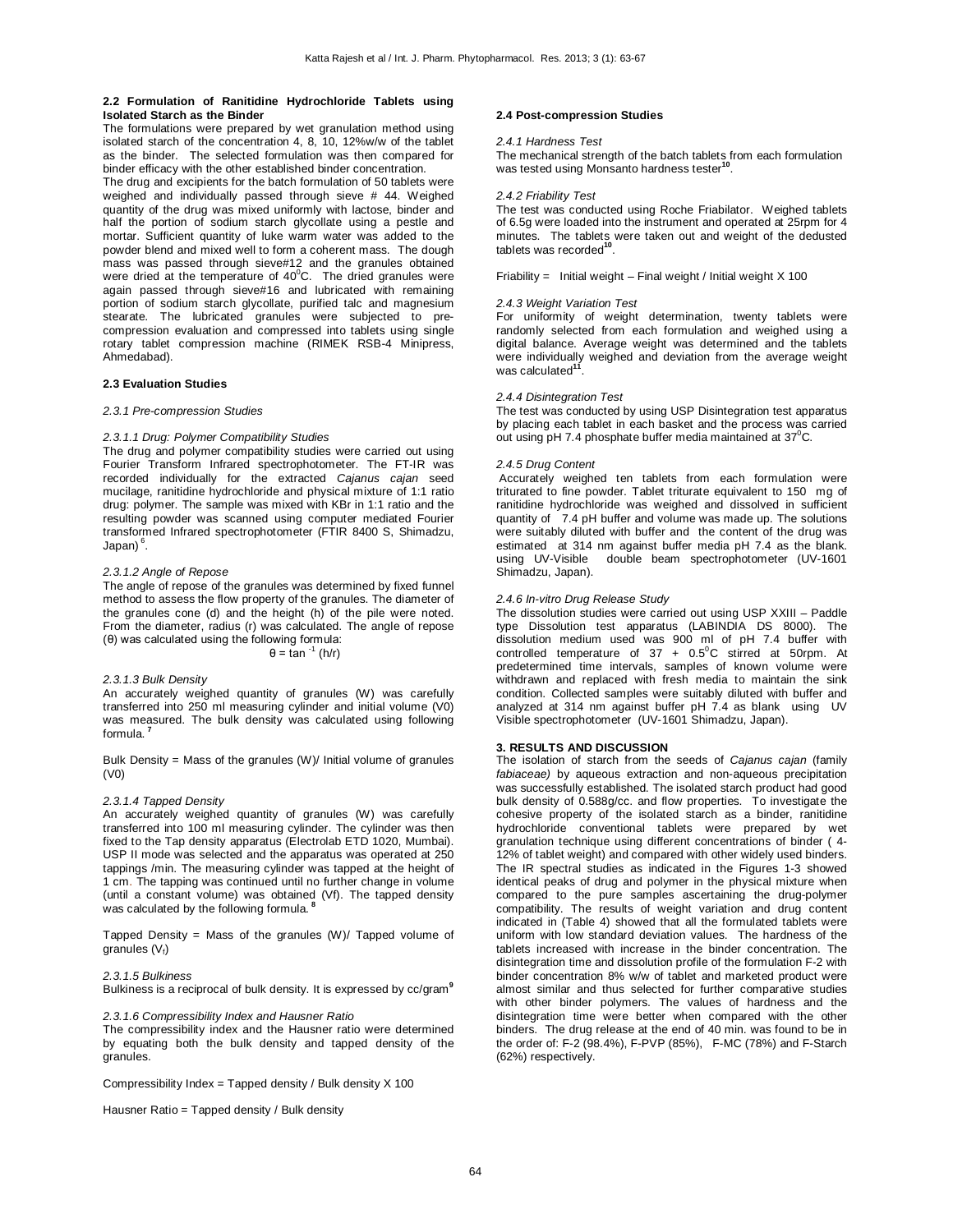**Table 1:** Physical and derived properties of isolated starch mucilage

| Solubility                 | Partially soluble in chloroform and hot<br>water. Insoluble in cold water, 0.1N HCI,<br>7.4pH phosphate buffer and acetone. |
|----------------------------|-----------------------------------------------------------------------------------------------------------------------------|
| $pH$ of 1% w/v<br>solution | 6.2                                                                                                                         |
| Loss on drying             | 0.3560%                                                                                                                     |
| Swelling index             | 233.3%                                                                                                                      |
| <b>Bulk density</b>        | $0.5882$ g/cc                                                                                                               |
| Tapped density             | $0.7692$ g/cc                                                                                                               |
| Melting point              | 168-170°C                                                                                                                   |
| Angle of repose            | $22.68^{\circ}$                                                                                                             |

# **Table 2:** Composition of Ranitidine hydrochloride tablet formulations

| Ingredients                              | $F-1$                         | $F-2$                               | $F-3$                                | F-4                                  | F-Starch                            | F-MC                                   | <b>F-PVP</b>                             |
|------------------------------------------|-------------------------------|-------------------------------------|--------------------------------------|--------------------------------------|-------------------------------------|----------------------------------------|------------------------------------------|
| Ranitidine (mg)                          | 150                           | 150                                 | 150                                  | 150                                  | 150                                 | 150                                    | 150                                      |
| Anhydrous lactose (mg)                   | 74                            | 64                                  | 54                                   | 44                                   | 64                                  | 64                                     | 64                                       |
| Sodium starch<br>glycollate (mg)         | 10                            | 10                                  | 10                                   | 10                                   | 10                                  | 10                                     | 10                                       |
| <b>Binding agent</b><br>(%w/w of tablet) | 4%w/w (10mg)<br>Cajanas cajan | 8%w/w<br>(20mg)<br>Cajanas<br>cajan | 10%w/w<br>(25mg)<br>Cajanas<br>cajan | 12%w/w<br>(30mg)<br>Cajanas<br>cajan | 8%w/w<br>(20mg)<br>Potato<br>starch | 8%w/w<br>(20mg)<br>Methyl<br>cellulose | 8%w/w (20mg)<br>Polyvinyl<br>pyrrolidone |
| Purified talc (mg)                       |                               | 4                                   | 4                                    | 4                                    | 4                                   |                                        |                                          |
| Magnesium stearate<br>(mg)               |                               | 2                                   | 2                                    | 2                                    | っ                                   | ົ                                      |                                          |
| Tablet Weight (mg)                       | 250                           | 250                                 | 250                                  | 250                                  | 250                                 | 250                                    | 250                                      |

Table 3: Pre compression studies of the tablet formulations

| <b>Parameter</b>          | F <sub>1</sub> | F <sub>2</sub> | F <sub>3</sub> | F4     |
|---------------------------|----------------|----------------|----------------|--------|
| Bulk density (g/cc)       | 0.407          | 0.4436         | 0.5036         | 0.4047 |
| Tap density (g/cc)        | 0.4788         | 0.5268         | 0.6155         | 0.5000 |
| Carr's Index (%)          | 14.99          | 18.77          | 22.22          | 19.20  |
| Hausner's Ratio           | 1.1764         | 1.1875         | 1.2222         | 1.2376 |
| <b>Bulkiness</b>          | 2.457          | 2.2542         | 1.9857         | 2.4750 |
| Angle of Repose (degrees) | 31.175         | 30.423         | 32.220         | 34.124 |



**Fig.1:** IR spectrum of *Cajanus* mucilage powder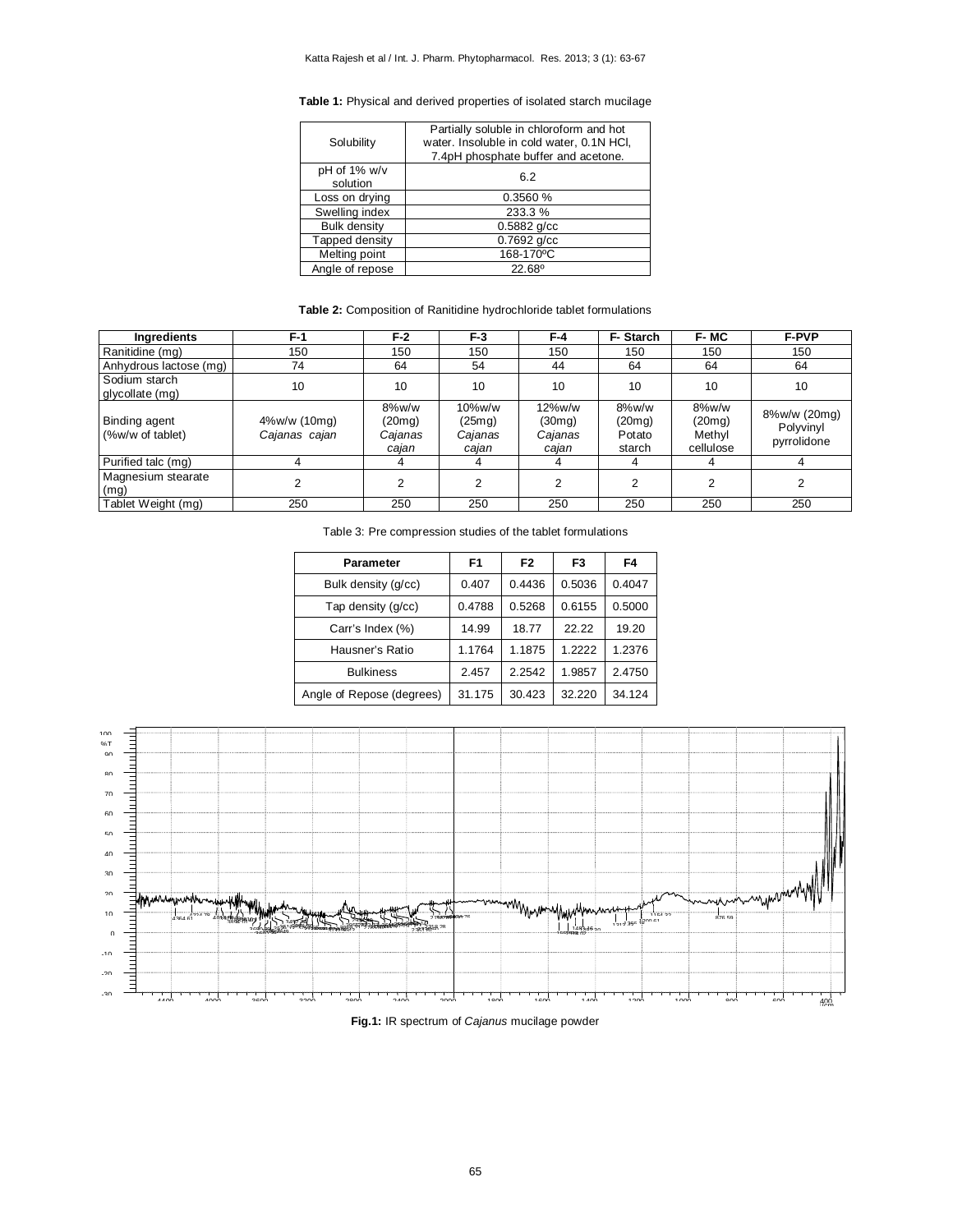

**Fig.3:** IR spectrum physical mixture of Ranitidine hydrochloride and *Cajanus cajan* seed mucilage

| <b>Parameters</b>               | F-1             | F-2             | F-3              | F-4             | <b>F-Starch</b> | <b>F-MC</b>     | <b>F-PVP</b>    |
|---------------------------------|-----------------|-----------------|------------------|-----------------|-----------------|-----------------|-----------------|
| Hardness* (Kg/cm <sup>2</sup> ) | $4.6 \pm 1.2$   | $5.0+0.8$       | $5.0 + 0.6$      | $5.2 \pm 0.8$   | $5.5 \pm 1.2$   | $5.0+0.4$       | $4.8 + 1.6$     |
| Friability (%)                  | 0.36            | 0.22            | 0.34             | 0.22            | 0.34            | 0.28            | 0.27            |
| Disintegration time*(minutes)   | $6.24 \pm 0.26$ | $6.51 \pm 0.58$ | $7.13 \pm 0.36$  | $7.36 \pm 0.22$ | $6.56 \pm 0.38$ | $8.37 \pm 0.12$ | $7.12 \pm 0.54$ |
| Assay $*(\%)$                   | $98.13 \pm 1.2$ | $99.76 \pm 2.6$ | $100.46 \pm 3.2$ | $99.17 + 2.1$   | $99.67 + 2.8$   | $98.87 \pm 1.9$ | $99.74 + 2.4$   |

Average of three determinations $\pm$  S.D.



**Fig.4:** *In-vitro* drug dissolution profile of the formulated tablets